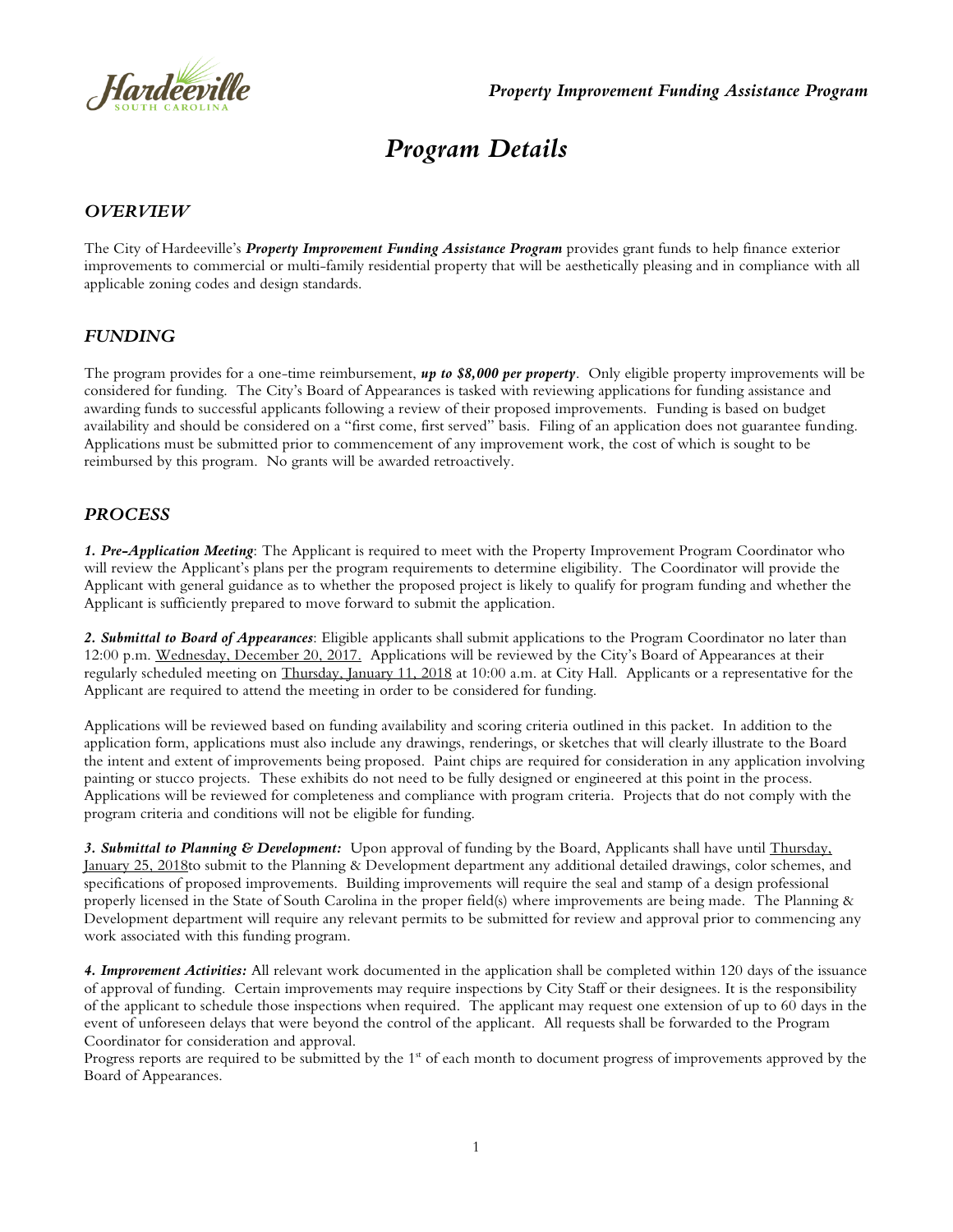

### *Property Improvement Funding Assistance Program*

*5. Completion:* Once improvement activities are complete, the Program Coordinator will visit the project to ensure that it complies with the approved application. If the project is compliant, the City shall issue a Certificate of Completion and the applicant will then be provided with a one-time reimbursement for the approved amount.

### *PROCUREMENT*

Applicants are strongly encouraged (but not restricted) to using in-town and locally-owned businesses. Any contractors and subcontractors must have a City of Hardeeville business license prior to performing the work. They must also have all relevant and up-to-date state-issued licenses that certify their particular scope of work.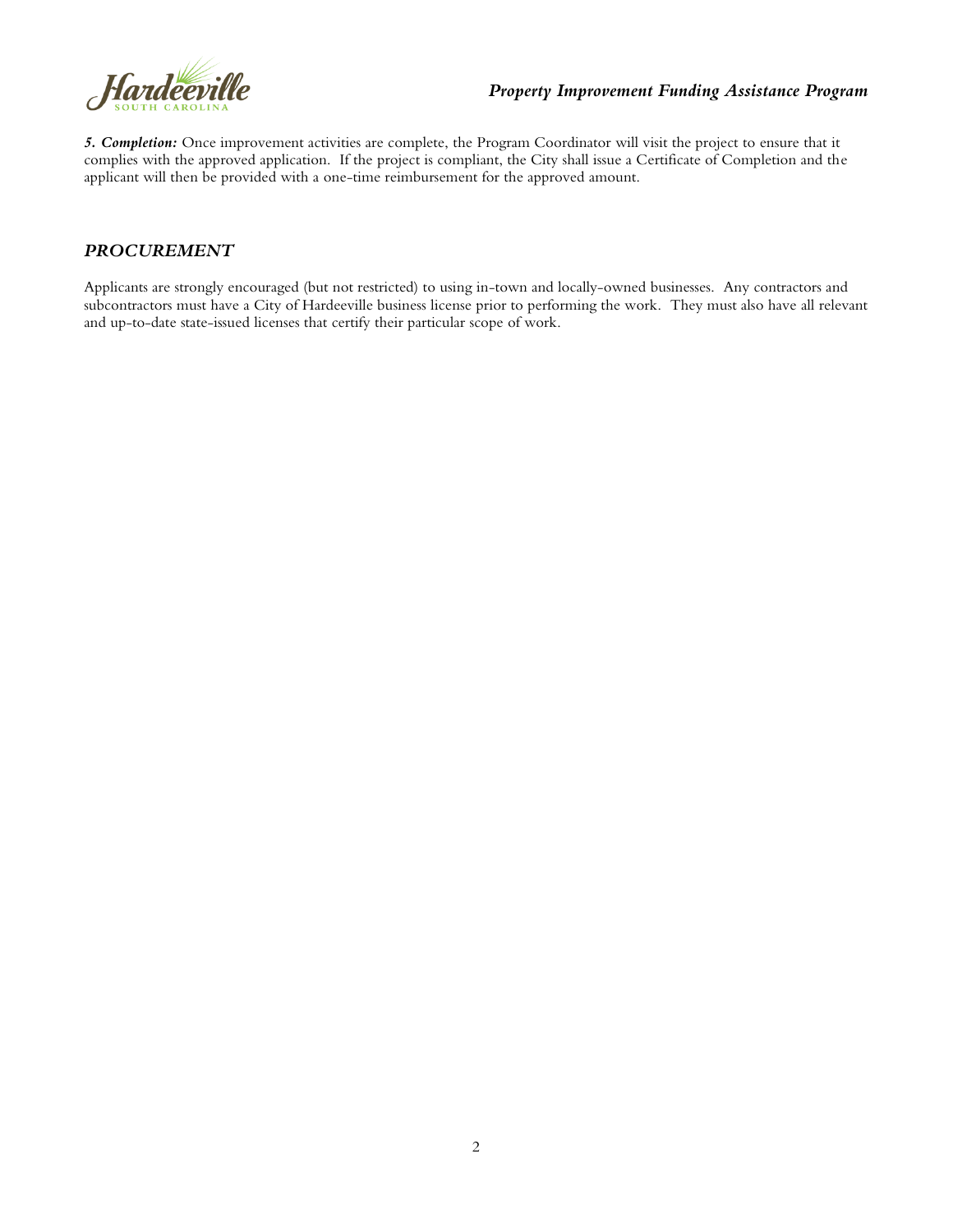

## *Property Improvement Funding Assistance Program*

# *ELIGIBILITY*

*Eligible Applicants:* Owners of commercial properties, owners of multi-family residential properties, AND owners of businesses that are located on commercial-use properties. Properties must 1) have at least one [1] structure that is clearly visible from a public right-of-way; 2) are located in Downtown Hardeeville within a 1.25 mile radius of Hardeeville City Hall; and 3) have no present property liens, delinquent taxes, or other restrictions that would prohibit improvements. In the event of a dispute, the Planning Director shall determine if a land use deems it to be a commercial-use property. Eligible properties must also be in compliance with all City Code requirements.

Only one (1) grant per property per fiscal year. When an entity owns multiple properties that are adjacent, applications for grant funding shall include a unified improvement plan.

*Eligible Expenditures & Activities:* Property improvement activities must involve the general upgrading of a property's external appearance. Grant funding is to be used for permanent exterior visual improvements. Funding may be used for repairs only if the repair work can be visually noticeable from a public right-of-way and it is deemed by the Board of Appearances to be a visual upgrade.

Eligible expenditures and activities include:

- masonry repairs and tuck-pointing
- stucco restoration
- repair/replace/preserve historically significant architectural details
- storefront reconstruction
- cornice repair & exterior trim work
- exterior painting and repairs to the finishes of original buildings
- new or replacement awnings and canopies
- surfacing (or resurfacing) and striping of parking areas visible from the right-of-way
- demolition of existing structures
- window/door repair or replacement
- permanent exterior signage
- permanent exterior lighting
- repair/replacement or installation of new gutters or down spouts
- side facades where improvements will serve to remove blight and are visible from the right-ofway
- fencing
- landscaping
- hardscape improvements

# *GENERAL REQUIREMENTS*

All work shall be completed in accordance with any applicable design guidelines in addition to all applicable local, state, and federal codes, rules, and regulations. Any renovation work undertaken prior to the issuance of relevant permits is not eligible for assistance under this program. Any improvement work outlined in the application that exceeds the approved financial assistance will be the responsibility of the applicant. Any improvement work that occurs concurrently that is not outlined in the application will be ineligible for funding. If applicants do not submit proper paperwork to the Planning & Development department within 30 days of the funding approval by the Board of Appearances, the application shall be considered void.

*Reimbursements:* All assistance is on a reimbursement basis following completion of the project. The total reimbursement for all forms of property improvement assistance shall not exceed the amount awarded for the project. Applicants who qualify for funding must document all expenditures and provide the City with proof of payment (receipts, paid invoices, etc.) for all eligible improvements within 30 days of completion. Upon receipt of the aforementioned documents and the issuance of a Certificate of Completion, the applicant shall be entitled to receiving a reimbursement check. Reimbursement checks will be issued by the City of Hardeeville.

*Record-Keeping:* All records supporting the costs and components of program-assisted improvements shall be maintained for a period not less than three (3) years following completion of the program agreement period, agreement termination, or default, whichever shall first occur.

*Default:* A receipt shall be considered in default and the balance of financial assistance immediately due and payable upon failure to properly maintain the property after improvements are completed, delinquent property taxes, or failure to operate in compliance with all applicable local, state, and federal codes, laws, and regulations.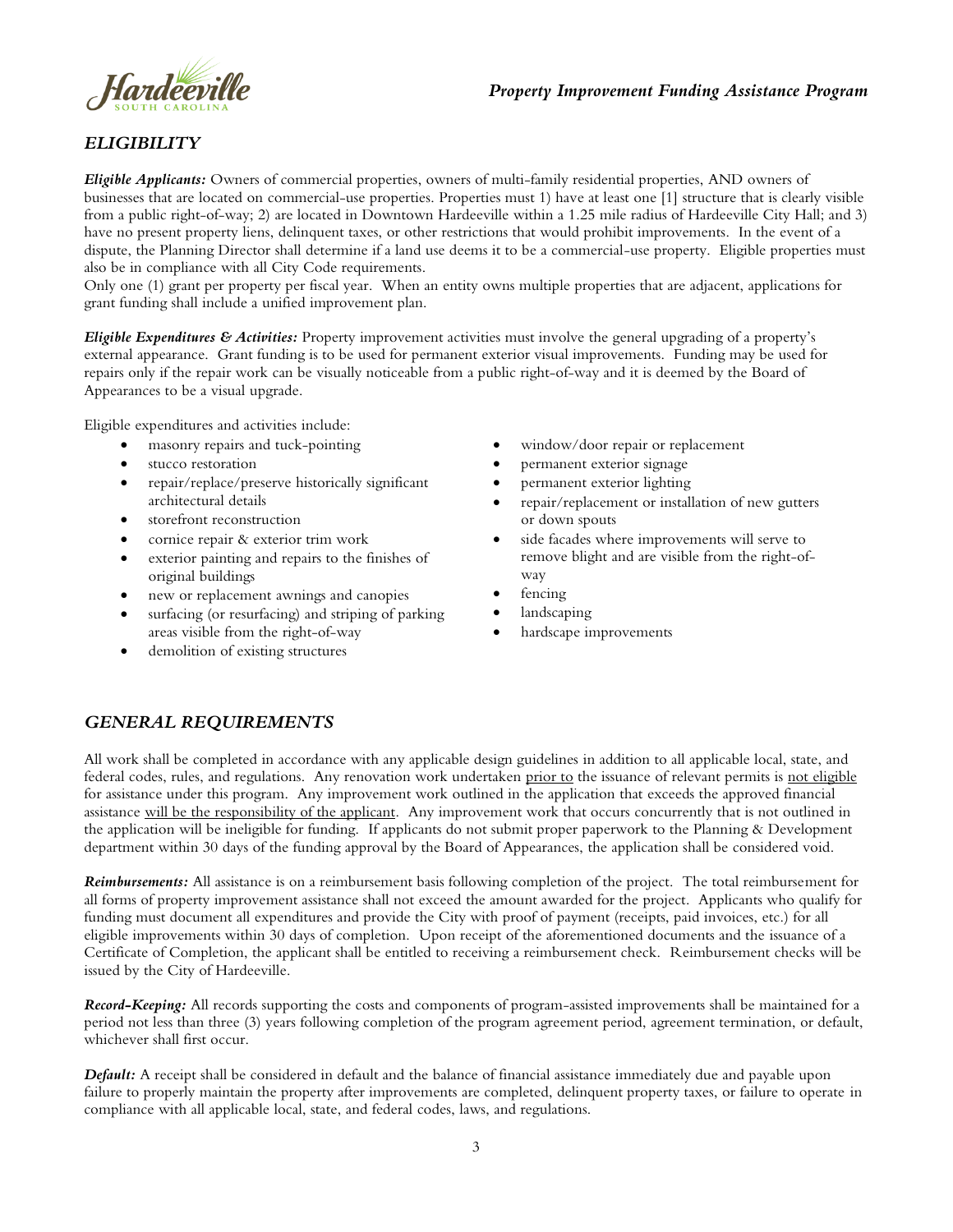

*Remedies of Default:* The City may take whatever action at law, or in equity, as may appear necessary or desirable to collect any outstanding balance or to enforce the performance/observation of any other obligation/agreement of the recipient.

# *SCORING CRITERIA*

The Board of Appearances will evaluate applications for eligibility and how effectively they meet the program criteria. The criteria areas are as follows:

#### *Visual Impact*

- Overall impact of the project for Downtown Hardeeville
- Improvement to the appearance of the site
- Consistency of proposed design with Downtown Design Guidelines
- Will serve as a catalyst for redevelopment

#### *Financial Impact*

- Amount of additional contribution to the project by the Applicant
- The project includes improvements being made to
	- o Ensure and improve public safety
		- o Establish or preserve building's structural integrity
		- o Correct other serious safety issues
- The project is part of a larger effort to improve other exterior or interior parts of the building/property

# *DISCLOSURES*

The Board of Appearances (BOA) expressly reserves the right to reject any and all applications or to request additional information from any and all Applicants and Grantees. The BOA retains the right to amend the program guidelines, agreements, and application procedures. The BOA also retains the right to display and advertise properties that receive funds under this program.

#### *PROGRAM COORDINATOR*

*Katie Woodruff*, Long-Range Division Manager PO Box 609 (205 Main Street) / Hardeeville, SC 29927 Phone: 843-784-2231 / kwoodruff@cityofhardeeville.com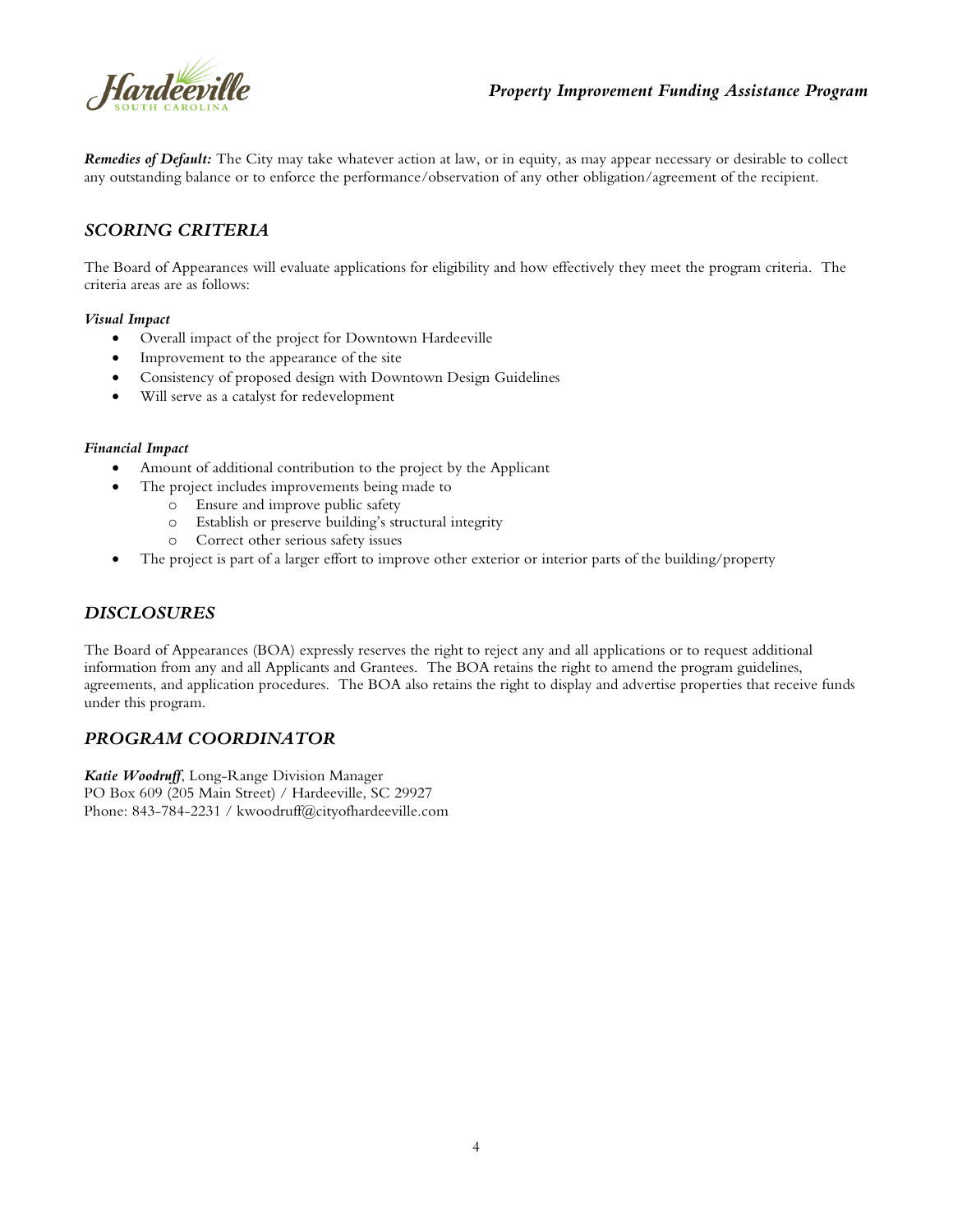

# *Application Checklist*

| <b>Application Form</b>                                                                                                    |
|----------------------------------------------------------------------------------------------------------------------------|
| Narrative (Briefly outlining the scope, size, intention, timeline, and objective of the<br>proposed project)               |
| <b>Color Photographs of the Site</b>                                                                                       |
| Owner's Affidavit                                                                                                          |
| <b>Project Plans and Architectural Renderings</b>                                                                          |
| Contractor's Bid/Estimates for all Proposed Work                                                                           |
| Material Samples, Paint Chips, and/or Specification Sheets (Pre-fabricated elements,<br>signage, fixtures, materials, etc) |
| <b>List of Potential Vendors and Contractors</b>                                                                           |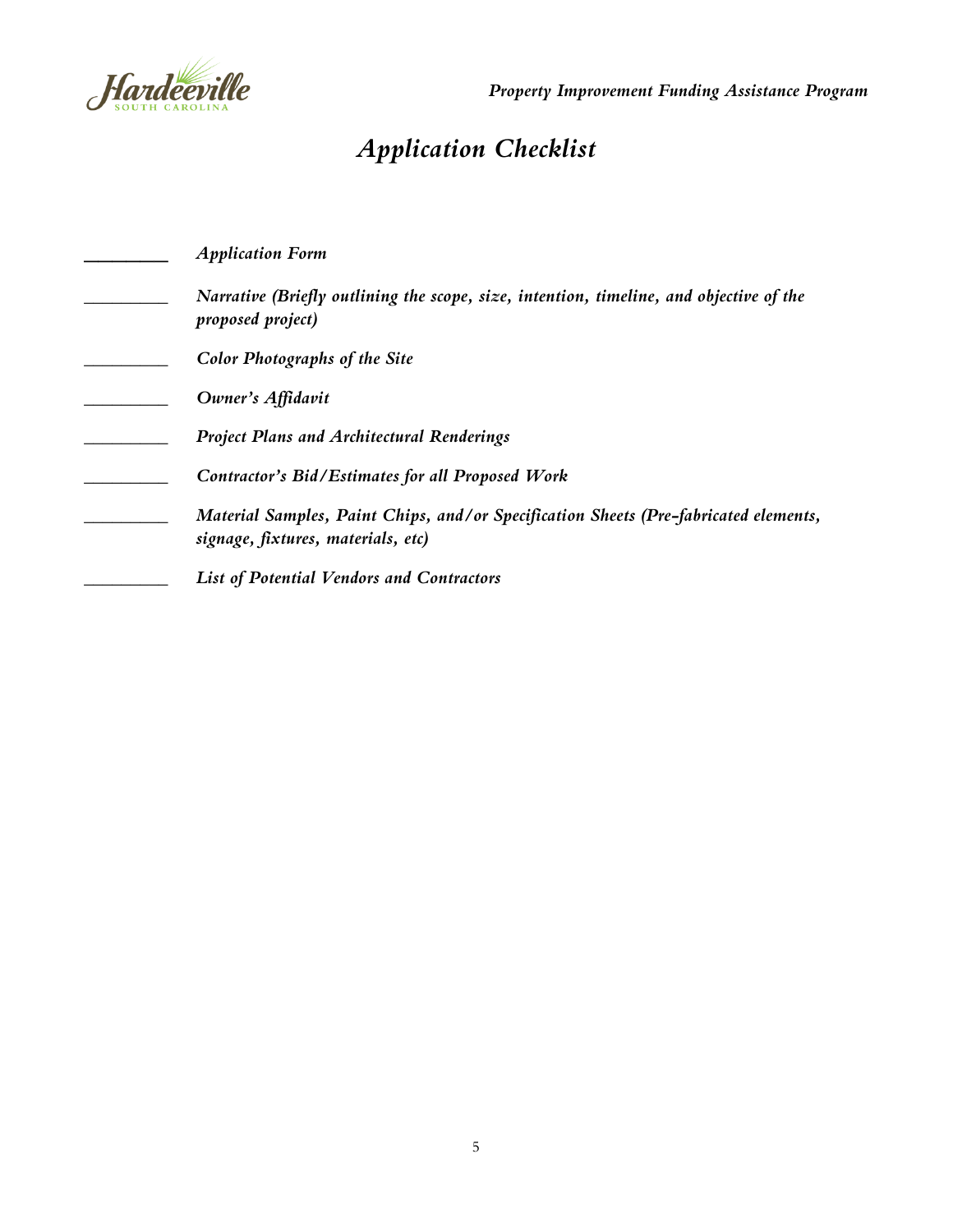

# *Application*

|                                                                                                                                                    |  | e-mail:              |                     |                                                                                     |  |  |  |
|----------------------------------------------------------------------------------------------------------------------------------------------------|--|----------------------|---------------------|-------------------------------------------------------------------------------------|--|--|--|
| applicant is <i>(circle <u>all</u> that apply)</i> :                                                                                               |  |                      |                     | business owner business manager property owner owner's agent other                  |  |  |  |
| (next page)                                                                                                                                        |  |                      |                     | NOTE: if the applicant is not the property owner, please submit Owner Authorization |  |  |  |
|                                                                                                                                                    |  |                      |                     | Hardeeville, SC 29927                                                               |  |  |  |
| is property on a street corner? (circle one): <b>no yes</b> , and the other street is $\frac{1}{\sqrt{1-\frac{1}{n}}}\left\{1-\frac{1}{n}\right\}$ |  |                      |                     |                                                                                     |  |  |  |
| building type on property <i>(circle one)</i> :                                                                                                    |  | single-unit building | multi-unit building | vacant land                                                                         |  |  |  |
| current land use of property <i>(circle one)</i> :                                                                                                 |  | vacant / no activity | commercial          | multi-family residential                                                            |  |  |  |

List the exterior improvements you plan to work on, along with an estimated cost per improvement. Only provide total expenses for the each general improvement (do not itemize). For a list of eligible expenditures or activities, see page 4.

| <b>EXTERIOR IMPROVEMENT</b>                                         |                                                    | <b>ESTIMATED COST</b>                                             |
|---------------------------------------------------------------------|----------------------------------------------------|-------------------------------------------------------------------|
|                                                                     |                                                    |                                                                   |
| 2.                                                                  |                                                    |                                                                   |
| 3.                                                                  |                                                    |                                                                   |
| if more improvements are planned,<br>list those on a separate sheet | total estimated project costs:                     | <u> 1989 - Andrea Station Books, amerikansk politik (d. 1989)</u> |
|                                                                     | applicant's funding:                               |                                                                   |
|                                                                     | amount requested for assistance (up to $$8,000$ ): |                                                                   |

*REVIEW:* Applications are due to City Hall no later than noon on *Wednesday, December 20, 2017*. Applicants (or a representative) are required to appear at the Board of Appearances meeting scheduled on *Thursday, January 11, 2018* at 10:00 a.m. at City Hall. Staff will present the application to the Board. The Board will give applicants a chance to discuss details or answer any questions about the application. The Board reserves the right to approve, alter, table, or reject applications.

*SUBMITTAL:* I have completed this form to the best of my knowledge and authorize the City of Hardeeville, its Staff, and the City Board of Appearances [City] to process this application and review the submittal according to the Program Details and all governing standards. I acknowledge that the City reserves the right to require additional information if requested. I acknowledge that the submittal of this application shall not guarantee approval or awarding of funds. I acknowledge that I have reviewed the Program Details and agree to follow those guidelines and applicable governing standards. Furthermore, I acknowledge that the City of Hardeeville Board of Appearances and/or Staff shall not be a party to, nor be accused of, nor be held liable for any legal or financial disputes that may result between me and any other parties acting upon this application.

applicant name applicant signature submittal date